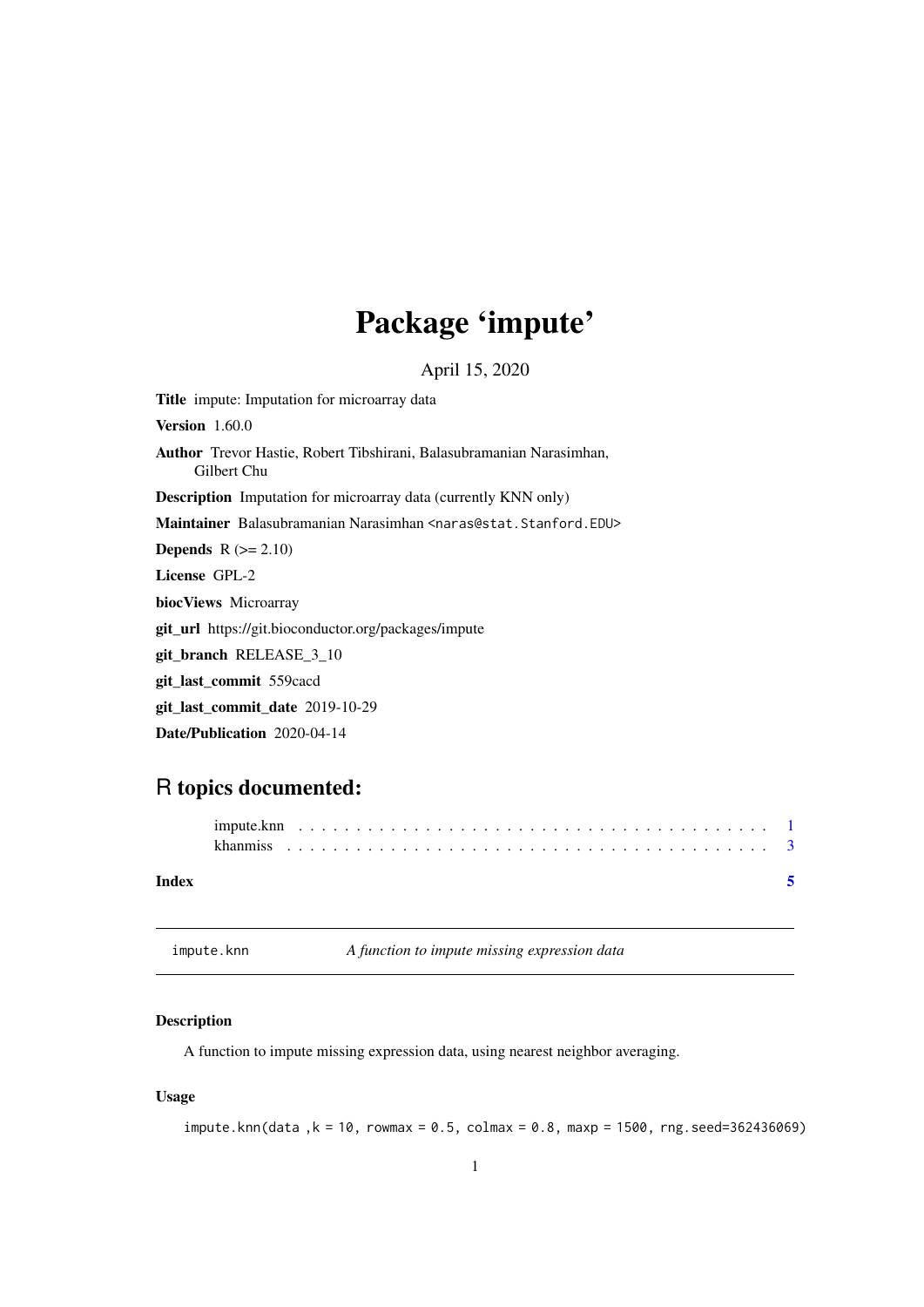#### Arguments

| data     | An expression matrix with genes in the rows, samples in the columns                                                                                                                                                              |
|----------|----------------------------------------------------------------------------------------------------------------------------------------------------------------------------------------------------------------------------------|
| k        | Number of neighbors to be used in the imputation (default= $10$ )                                                                                                                                                                |
| rowmax   | The maximum percent missing data allowed in any row (default 50%). For any<br>rows with more than rowmax% missing are imputed using the overall mean per<br>sample.                                                              |
| colmax   | The maximum percent missing data allowed in any column (default $80\%$ ). If<br>any column has more than colmax% missing data, the program halts and reports<br>an error.                                                        |
| maxp     | The largest block of genes imputed using the knn algorithm inside impute. knn<br>(default 1500); larger blocks are divided by two-means clustering (recursively)<br>prior to imputation. If maxp=p, only knn imputation is done. |
| rng.seed | The seed used for the random number generator (default 362436069) for repro-<br>ducibility.                                                                                                                                      |

#### Details

impute.knn uses  $k$ -nearest neighbors in the space of genes to impute missing expression values.

For each gene with missing values, we find the  $k$  nearest neighbors using a Euclidean metric, confined to the columns for which that gene is NOT missing. Each candidate neighbor might be missing some of the coordinates used to calculate the distance. In this case we average the distance from the non-missing coordinates. Having found the k nearest neighbors for a gene, we impute the missing elements by averaging those (non-missing) elements of its neighbors. This can fail if ALL the neighbors are missing in a particular element. In this case we use the overall column mean for that block of genes.

Since nearest neighbor imputation costs  $O(p \log(p))$  operations per gene, where p is the number of rows, the computational time can be excessive for large p and a large number of missing rows. Our strategy is to break blocks with more than maxp genes into two smaller blocks using two-mean clustering. This is done recursively till all blocks have less than maxp genes. For each block,  $k$ nearest neighbor imputation is done separately. We have set the default value of maxp to 1500. Depending on the speed of the machine, and number of samples, this number might be increased. Making it too small is counter-productive, because the number of two-mean clustering algorithms will increase.

For reproducibility, this function reseeds the random number generator using the seed provided or the default seed (362436069).

#### Value

| data      | the new imputed data matrix                                                                                                                                                                                                                       |
|-----------|---------------------------------------------------------------------------------------------------------------------------------------------------------------------------------------------------------------------------------------------------|
| rng.seed  | the rng. seed that can be used to reproduce the imputation. This should be saved<br>by any prudent user if different from the default.                                                                                                            |
| rng.state | the state of the random number generator, if available, prior to the call to set. seed.<br>Otherwise, it is NULL. If necessary, this can be used in the calling code to undo<br>the side-effect of changing the random number generator sequence. |

#### Note

A bug in the function knnimp.split was fixed in version 1.18.0. This means that results from earlier versions may not be exactly reproducible. We apologize for this inconvenience.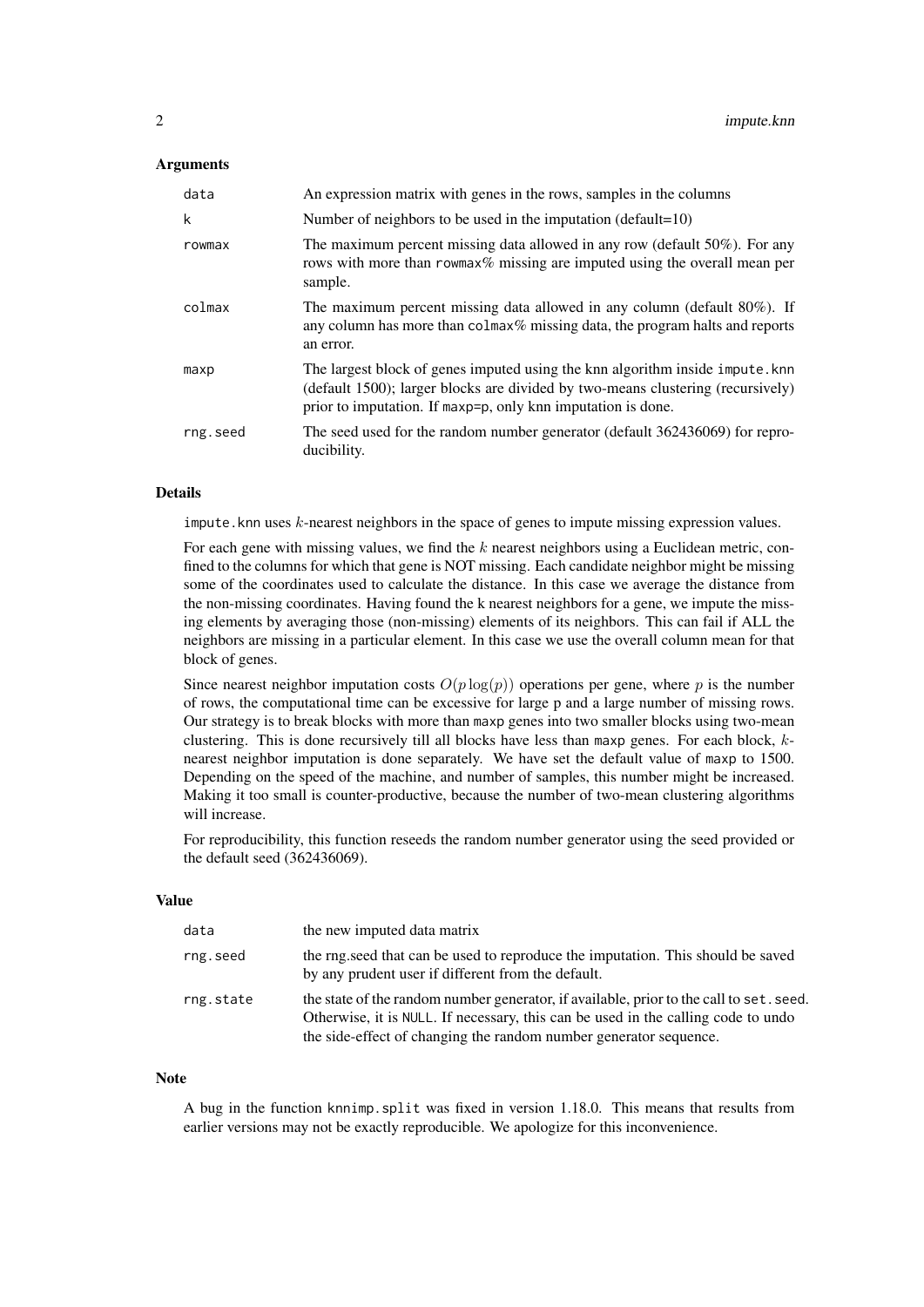#### <span id="page-2-0"></span>khanmiss 3

#### Author(s)

Trevor Hastie, Robert Tibshirani, Balasubramanian Narasimhan, and Gilbert Chu

#### References

Hastie, T., Tibshirani, R., Sherlock, G., Eisen, M., Brown, P. and Botstein, D., Imputing Missing Data for Gene Expression Arrays, Stanford University Statistics Department Technical report (1999), http://www-stat.stanford.edu/~hastie/Papers/missing.pdf

Olga Troyanskaya, Michael Cantor, Gavin Sherlock, Pat Brown, Trevor Hastie, Robert Tibshirani, David Botstein and Russ B. Altman, Missing value estimation methods for DNA microarrays BIOINFORMATICS Vol. 17 no. 6, 2001 Pages 520-525

#### See Also

set.seed, save

#### Examples

```
data(khanmiss)
khan.expr \leq khanmiss[-1, -(1:2)]
##
## First example
##
if(exists(".Random.seed")) rm(.Random.seed)
khan.imputed <- impute.knn(as.matrix(khan.expr))
##
## khan.imputed$data should now contain the imputed data matrix
## khan.imputed$rng.seed should contain the random number seed used
## in imputation. In the above invocation, it is the default seed.
##
khan.imputed$rng.seed # should be 362436069
khan.imputed$rng.state # should be NULL
##
## Second example
##
set.seed(12345)
saved.state <- .Random.seed
khan.imputed <- impute.knn(as.matrix(khan.expr))
# Assuming all goes well with no guarantees in case of error...
.Random.seed <- khan.imputed$rng.state
sum(saved.state - khan.imputed$rng.state) # should be zero!
save(khan.imputed, file="khanimputation.Rda")
```
khanmiss *Khan microarray data with random missing values*

#### Description

A text file containing the Khan micorarray data with random missing values introduced for illustrative purposes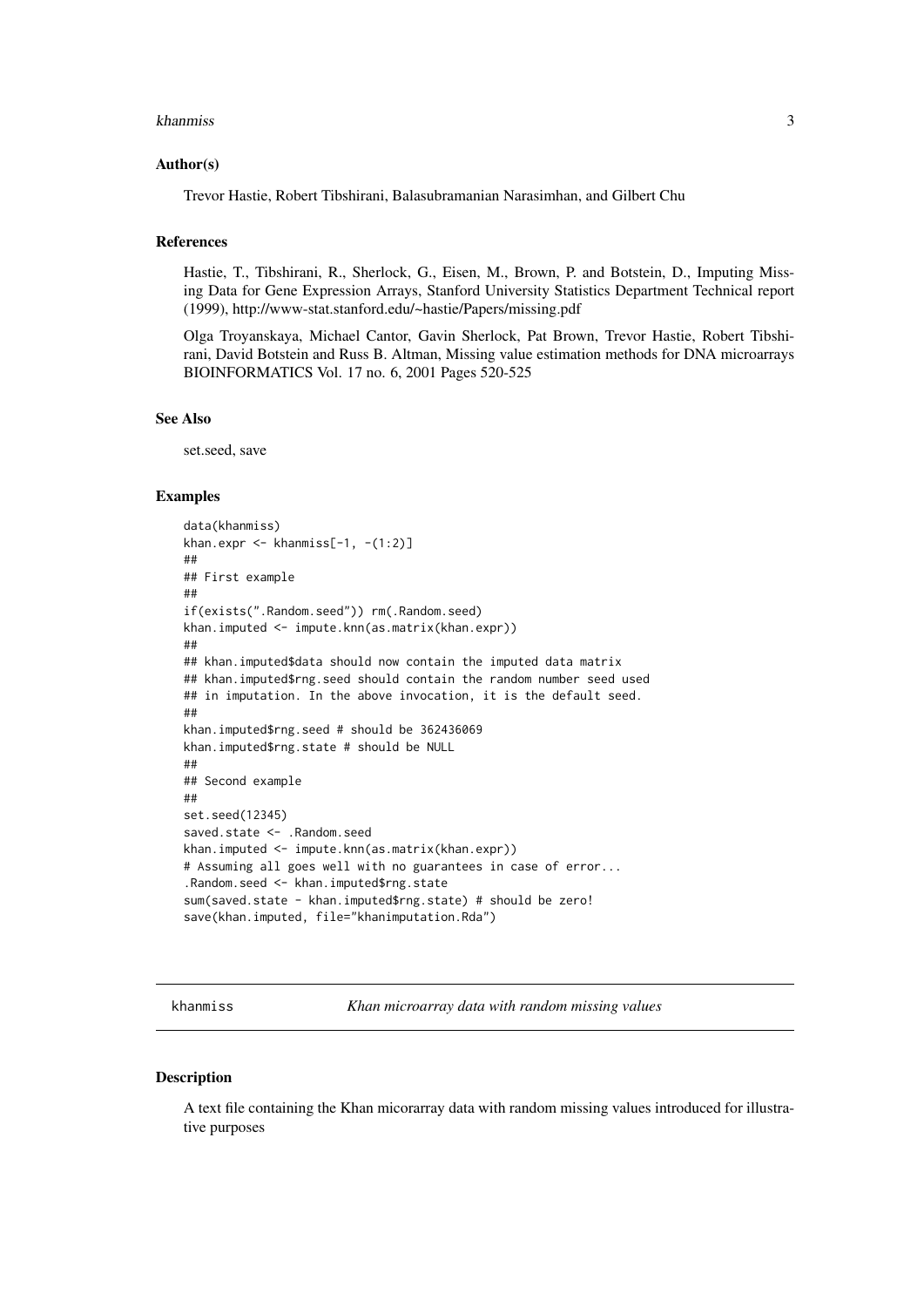#### Usage

data(khanmiss)

#### Format

The data set khanmiss consists of 2310 rows and 65 columns. Row 1 has the sample labels, Row 2 has the class labels. The remaining rows are gene expression. Column 1 is a dummy gene number. Column 2 is the gene name. Remaining columns are gene expression.

Please note that this dataset was derived from the original by introducing some random missing values purely for the purpose of illustration.

#### Source

Khan, J. and Wei, J.S. and Ringner, M. and Saal, L. and Ladanyi, M. and Westermann, F. and Berthold, F. and Schwab, M. and Antonescu, C. and Peterson, C. and and Meltzer, P. (2001) Classification and diagnostic prediction of cancers using gene expression profiling and artificial neural network. Nature Medicine 7, 673-679.

#### References

Robert Tibshirani, Trevor Hastie, Balasubramanian Narasimhan, and Gilbert Chu (2002). Diagnosis of multiple cancer types by shrunken centroids of gene expression PNAS 99: 6567-6572. Available at www.pnas.org

#### Examples

data(khanmiss)